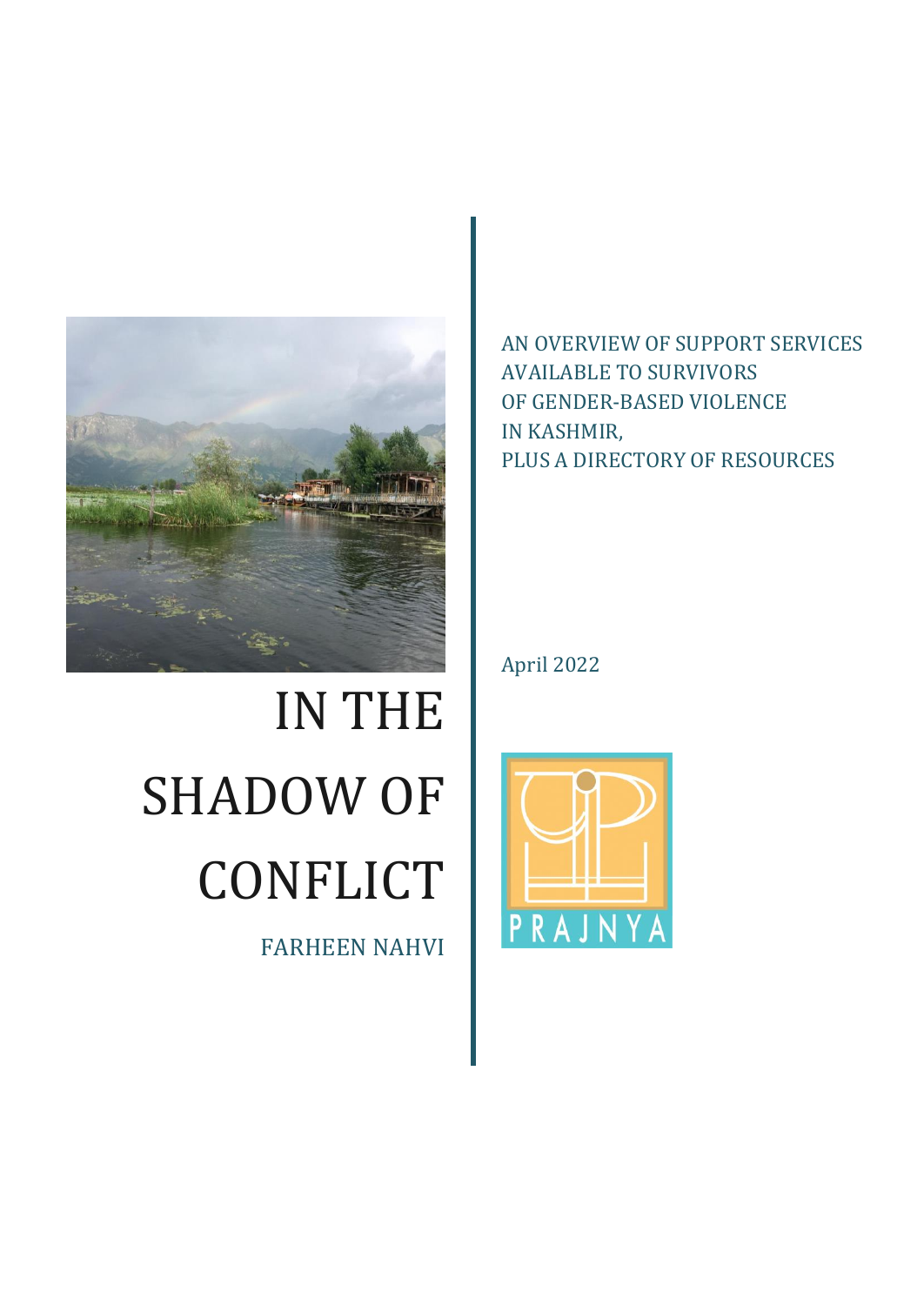This report is produced with the aim of providing a comprehensive understanding of the state of support services available in the valley of Indian-administered Kashmir for survivors of genderbased violence. The report includes a directory of such services operating in Kashmir, and includes contact information, nature of services available, and area of operation. The information presented here is taken from multiple primary and secondary sources, and the information provided in the Directory is compiled from interviews done with persons primarily involved with the aforementioned services.<sup>1</sup>

This report forms part of a larger research study undertaken on gender-based violence in conflict areas.

### **UNDERSTANDING GENDER-BASED VIOLENCE IN KASHMIR**

A comparative look at the data over five-years from the National Family Health Survey (NFHS) for Jammu and Kashmir (J&K) reveals that crimes against women have increased more in Kashmir as compared to Jammu and Ladakh.<sup>2</sup> In the same time as Kashmir registered 1756 cases of violence against women, Jammu registered 1570 and Ladakh registered only 50. Ten percent of women in the age group 18-49 experienced physical violence in the period 2019-20;<sup>3</sup> while there has been a 0.2% increase in domestic violence from five years ago.<sup>4</sup> Since the coronavirus pandemic lockdowns, the situation has worsened. The Women Helpline (181), J&K reported a significant increase in the number of calls for domestic violence between May and September 2020.<sup>5</sup>

However, even before the COVID-19 pandemic increased the instances of gender-based violence against women and restricted their access to reaching out for help, the Kashmir valley was already witnessing the effects of a lockdown. In August 2019, the Government of India abrogated Article 370 of the Constitution which granted Kashmir autonomy within the Union. This move was followed by a blanket communications blockade (phones, broadband, 4G services) that effectively rendered Kashmiri people unreachable. This meant that women facing abuse not only lost access to formal and informal support services, but also lost social support they may have been receiving from friends and family, and were trapped with their abusers for months.

Sexual violence in Kashmir has an added dimension, given the conflict that has gripped the region since the late 1980s. In military occupations, civil unrests, wars, and protracted conflicts like in Kashmir, tactics beyond ordinary gunfire are adopted that target communities in their most

<sup>1</sup> Farheen Nahvi is studying Politics & Government from Sciences Po, Paris. She was an intern at Prajnya in 2021-22. The cover photo was taken by her.

<sup>&</sup>lt;sup>2</sup> The Jammu and Kashmir Reorganisation Act of 2019 re-constituted the territory of J&K into two Indian-administered Union Territories- 'Jammu and Kashmir,' and 'Ladakh.'

<sup>3</sup> IIPS, IFC, East-West Institute, *2019-2020 National Family Health Survey Jammu & Kashmir* (2021), available at: [rchiips.org/nfhs/NFHS-5Reports/Jammu&Kashmir.pdf](http://rchiips.org/nfhs/NFHS-5Reports/Jammu&Kashmir.pdf) [last accessed 16 March 2022].

<sup>4</sup> *Ibid*. <sup>5</sup> Interview with Ms. Purnima Dhar, program manager for Women Helpline (181), J&K.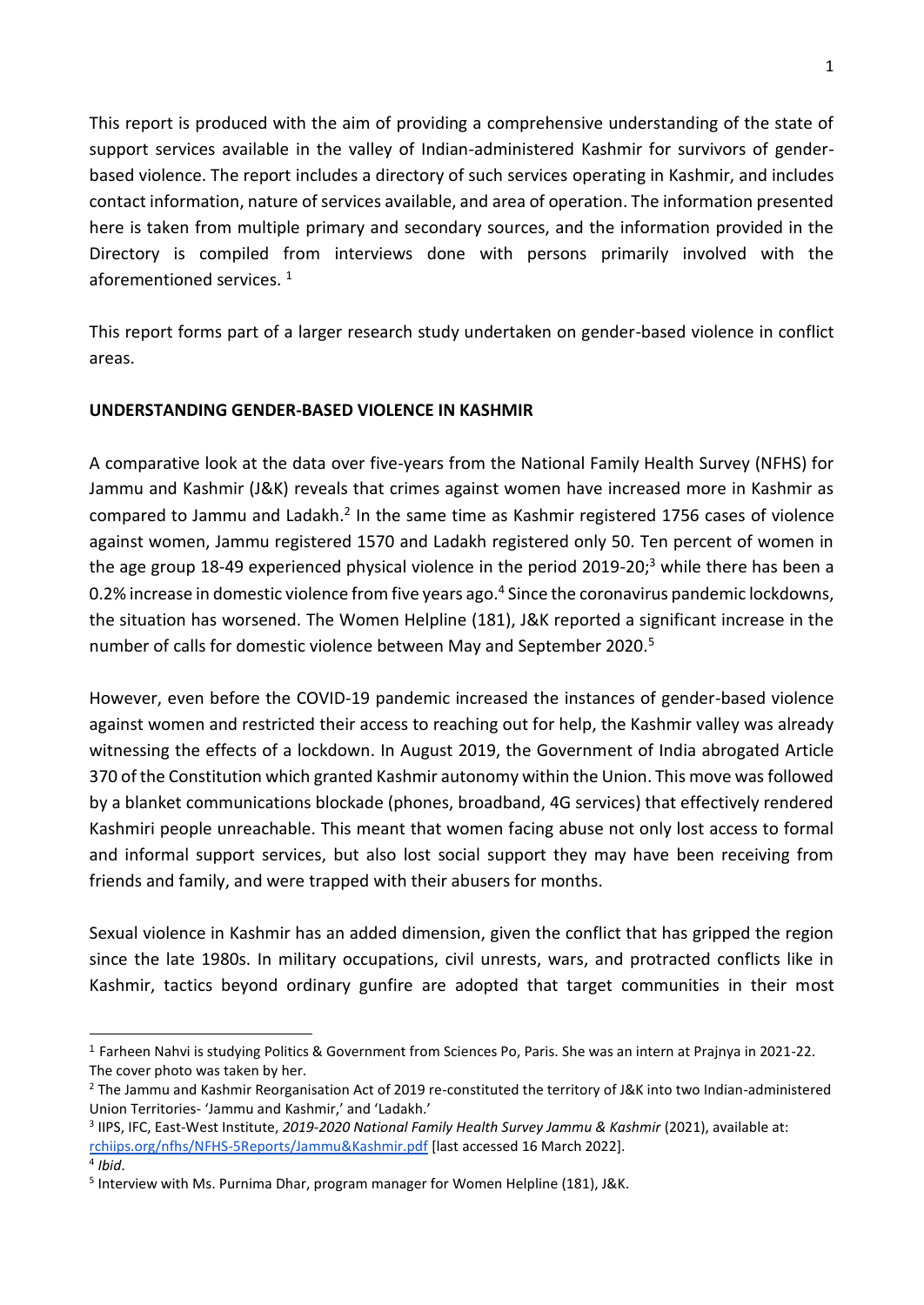vulnerable spots. Women and children often find themselves on the short end of this stick, and sexual violence is a common tool of oppression. According to a 2006 report by Médecins sans Frontières,<sup>6</sup> 'Kashmiri women are among the worst sufferers of sexual violence in the world. Sexual violence has been routinely perpetrated on Kashmiri women, with 11.6% of respondents saying they were victims of sexual abuse.' The relationship between exposure to conflict and domestic violence positively correlates, $<sup>7</sup>$  and is a major threat to security for Kashmiri women. A study</sup> conducted in 2009<sup>8</sup> on the effect of a community exposed to violence-in the case of a conflict zone like Kashmir, for instance-revealed that

…exposure to community violence normalises the use of aggressive behaviour. As a result, youths learn that violence is an effective method of problem solving and, therefore, are more likely to engage in violent acts themselves.

Two areas in particular remains overlooked in the general discourse regarding gender-based violence in Kashmir: the experiences of the transgender community, and sexual violence against men. Sexual violence against the transgender community is a global phenomenon;<sup>9</sup> yet no comprehensive studies on this issue exist in academic literature on Kashmir, with underreporting prevalent in the media as well. This can be variously attributed to a lack of sympathy for this community as well as the desire to erase the proof of their identity.<sup>[10][11]</sup> This is heightened by the lack of social understanding and support for transgender persons as compared to other survivors of sexual violence. On the other hand, notions of masculinity and shame, lack of accessible data, under-reporting of cases, and the narrow focus of seeing women as victims has made it difficult to start a meaningful discussion regarding male victims of sexual violence.

#### **IDENTIFICATION OF MAJOR PROBLEM AREAS IN THE PROVISION OF SUPPORT SERVICES**

Eighty-four percent of women who have experienced physical or sexual violence in Kashmir never sought help or informed anyone of their situation.<sup>12</sup> As the Directory provided below reveals, there is a dearth of comprehensive and effective support services available to survivors of gender-based violence in Kashmir. Among those who sought help, only four percent went to the police. When it

<sup>6</sup> Médecins sans Frontières, Kashmir: Violence and Mental Health, 14 December 2006, available at: [www.msf.org/kashmir-violence-and-mental-health](https://www.msf.org/kashmir-violence-and-mental-health) [last accessed 6 March 2022].

<sup>&</sup>lt;sup>7</sup> Fowler et. al, 'Community Violence: a Meta-Analysis on the Effect of Exposure and Mental Health Outcomes of Children and Adolescents' (2009) 21 *Development and Psychopathology* 227. 8 *Ibid*.

<sup>&</sup>lt;sup>9</sup> As indicated by [this](https://transrespect.org/en/about/tvt-project/) TGEU project that is involved in producing research on the situation of human rights of the trans and gender-diverse people worldwide, including a monitor that reports and analyses fatal violence of gender-diverse and transgender people worldwide.

<sup>10</sup> Bund, 'Other Sex: A Study on Problems of Transgender Women of District Srinagar' (2013) 2 *IOSR Journal of Humanities and Social Science* 78-82.

<sup>11</sup> Bakhsh, '"He Wanted to Tear My Flesh": In Kashmir, Sexual Violence against Transgenders Is Ignored', *Kashmir Walla*, 8 January 2021.

 $12$  Tarig and Bashir, 'Understating the Role of Formal and Informal Institutions in Combating Domestic Violence in Kashmir' (2017) 24 *The Journal of Central Asian Studies* 171.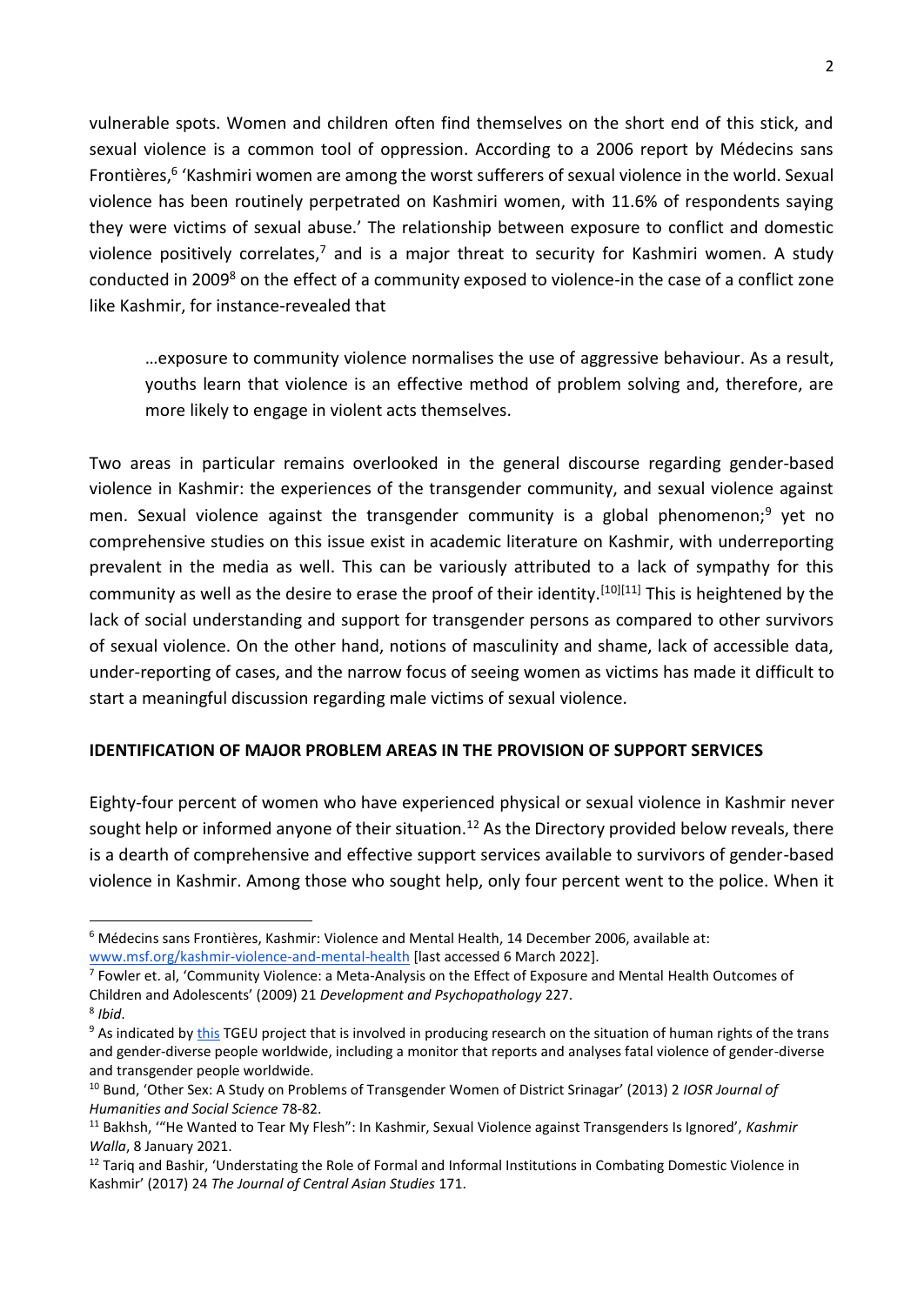comes to support services, Kashmir has only two principal avenues for accessing formal support: the 181 helpline, and the J&K Police Women's Helpdesk. As a result, civil society organisations have to shoulder much of the weight of providing these services.

Society and family involvement plays an important role in either creating an environment of support for the survivors, or impunity for the perpetrators. A study<sup>13</sup> conducted in 2017 on domestic violence in Kashmir highlighted the pattern of help-seeking among victims. Women tend to seek out informal agents like family, friends, members of the clergy, elders of the community, etc. before considering approaching the police. While this can lead to positive developments for the women, it can also lead to stigmatisation, or forced reconciliations. Women are asked to think about their children, and many women refrain from speaking out so as not to lose custody. This makes the role of civil society organisations that much more important, providing external support to the victims away from emotional or physical abuse that can result from speaking out against violence.

Some key institutional issues that need to be addressed with regards to support services in Kashmir are:

- With J&K no longer holding the status of a state after the abrogation of Article 370, the State Women's Commission was closed, and no equivalent Commission has been established in the Union Territory yet.
- Provision for creation and maintenance of shelter homes for victims fleeing abuse, as is mandated under the Domestic Violence Act, 2005. The erstwhile State Women's Commission had passed such a proposal but without any results from the government.
- Institutional insensitivity that results in the police failing to take timely action after reports of violence, dismissing concerns of stalking and threats, apathetic treatment of victims and their families, etc. This necessitates creating provisions for training of personnel and creating special medical and legal units designed for meeting the needs of victims of sexual violence.
- Lack of rehabilitation mechanisms, like long-term psychological support, and social support to reintegrate into society.
- Lack of avenues for the transgender community, social apathy and lack of formal and informal safety nets for their support.
- The financial dependence of women on their partners. This needs to be addressed on a social and institutional level, and ensuring financial independence should become a priority in rehabilitation support services.

As of March 2022, the organisation *Mehram*: Women's Cell filed a PIL seeking direction from the government of J&K for the setting up of shelter homes in Kashmir and sensitisation of personnel

<sup>13</sup> *Ibid*.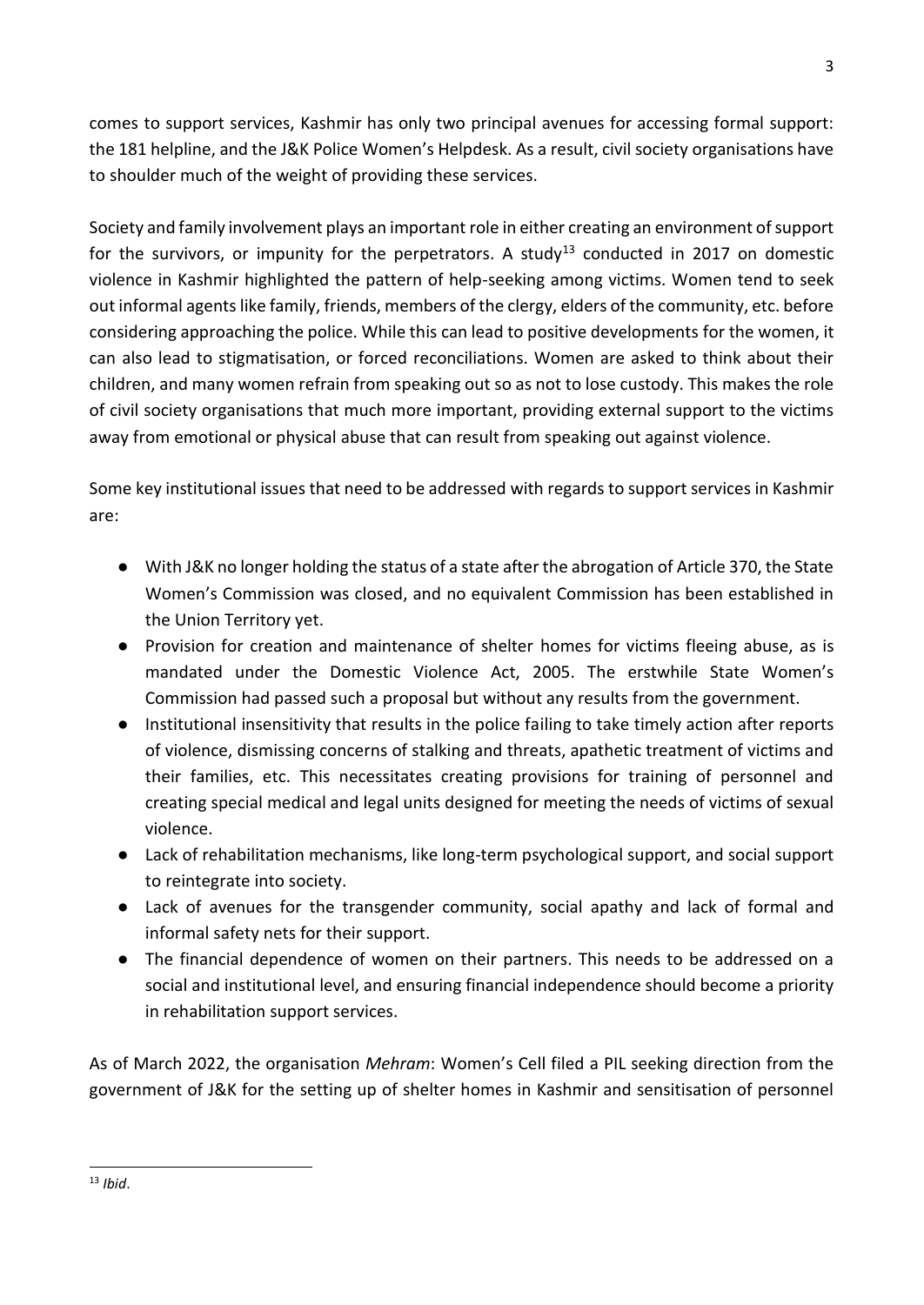involved with cases of gender-based violence. This has resulted in the High Court of J&K and Ladakh issuing a notice to the government for its response to the PIL.<sup>14</sup>

For a holistic approach to addressing the problem of gender-based violence, policy-making should also take into account:

- Societal pressure to not break up a family, and stigmatisation of divorce and women who stand up for themselves. Taking cultural and societal norms into consideration, many women believe that if they disclose domestic violence abuse, it will bring shame and embarrassment onto the family.
- Lack of awareness regarding gender and marriage rights, consent, and avenues available for pursuing perpetrators of violence.
- The social norms of shame that cause the survivors and their families to face further victimisation and even social ostracisation, especially in more remote areas. Survivors are often blamed for the assault, and treated as 'damaged goods', which contributes to the extremely low reporting rates for assault.

Therefore, the narrative of gender-based violence in Kashmiri society has two dimensions: it is heavily focused on victims of state-perpetrated violence, but without any means of redressal owing to the systemic state denial of such cases; and the informal support services that operate in the valley are more equipped to only handle cases of domestic abuse, but they have to work in the thick of stigmatisation and a culture of remaining quiet. Meanwhile survivors of violence from the transgender community and male victims remain outside the discourse altogether. As a result, the victims suffer the most.

Civil society support services for victims of gender-based violence in Kashmir face societal and institutional apathy. A majority of these services are female-led, and frequently face backlash for being 'too feminist.' It is difficult to work in a hostile environment, and that can be one reason for the low number of such organisations. Further, access to these services is dependent upon the victims' knowledge of its existence, which is often the result of a referral from another victim. In contrast, state-sponsored schemes and support services have the advantage of being more recognised, but as it currently stands, they lack the supportive structure of informal organisations. Overall, much is needed to be done to improve support services in Kashmir, and there is an urgent need for the state and civil society to work together.

 <sup>14</sup> Rashid, 'Shelter homes for destitute women: HC issues notice to Govt on PIL', *Greater Kashmir*, 17 March 2022.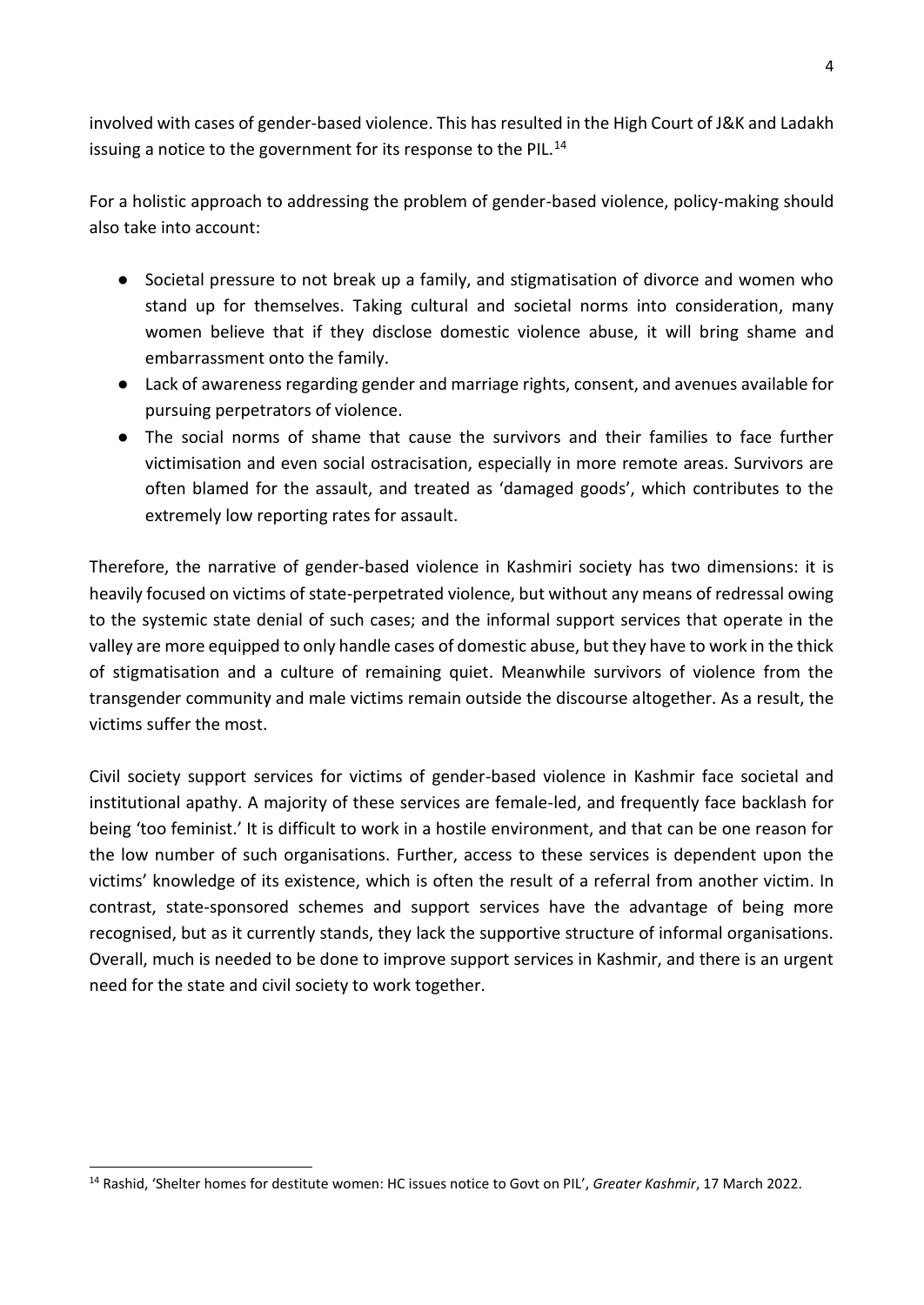#### **DIRECTORY OF SUPPORT SERVICES IN JAMMU AND KASHMIR**

### **List A: NON-GOVERNMENTAL RESOURCES**

| S.No.                                                                     | <b>ORGANISATION</b>     | <b>OPERATIONS</b>                                                                                                                                                                                                                                                                    |                              |                                         |  |
|---------------------------------------------------------------------------|-------------------------|--------------------------------------------------------------------------------------------------------------------------------------------------------------------------------------------------------------------------------------------------------------------------------------|------------------------------|-----------------------------------------|--|
| 1                                                                         | <b>Help Foundation</b>  | The Help Foundation works for empowering women through skill development and livelihood programs, relief and<br>rehabilitation programs, advocacy, and also works in the sectors of healthcare, child rights, and education.                                                         |                              |                                         |  |
| House no. 50, Tulsibagh,<br>behind Amar Singh College,<br>Srinagar-190008 |                         | <b>TELEPHONE</b>                                                                                                                                                                                                                                                                     | <b>EMAIL</b>                 | <b>WEBSITE/SOCIAL MEDIA</b>             |  |
|                                                                           |                         | 0194-2310256                                                                                                                                                                                                                                                                         | helpfoundation1997@gmail.com | https://helpfoundationjk.com/           |  |
|                                                                           |                         |                                                                                                                                                                                                                                                                                      | centraloffice.hf@gmail.com   |                                         |  |
| $\overline{2}$                                                            | Samanbal                | Samanbal is an informal support group that aims to bring together women from different backgrounds with similar<br>experiences, to revive the aspect of community support and platform for women outside of their families to turn to. The<br>connections are made through WhatsApp. |                              |                                         |  |
|                                                                           |                         | <b>TELEPHONE</b>                                                                                                                                                                                                                                                                     | <b>PERSON OF CONTACT</b>     |                                         |  |
|                                                                           |                         | +91 9419002733                                                                                                                                                                                                                                                                       | Ezabir Ali                   |                                         |  |
| $\overline{\mathbf{3}}$                                                   | Mehram: Women's<br>Cell | Mehram is a women-led group committed to working for upliftment, and and providing legal assistance and redressal to<br>Kashmiri women against sexual and gender-based violence. Calling hours: 10 a.m. to 4 p.m.                                                                    |                              |                                         |  |
|                                                                           |                         | <b>TELEPHONE</b>                                                                                                                                                                                                                                                                     | <b>EMAIL</b>                 | <b>WEBSITE/SOCIAL MEDIA</b>             |  |
|                                                                           |                         | +91 88996 38150                                                                                                                                                                                                                                                                      | mehramkashmir@gmail.com      | https://www.facebook.com/MehramKashmir/ |  |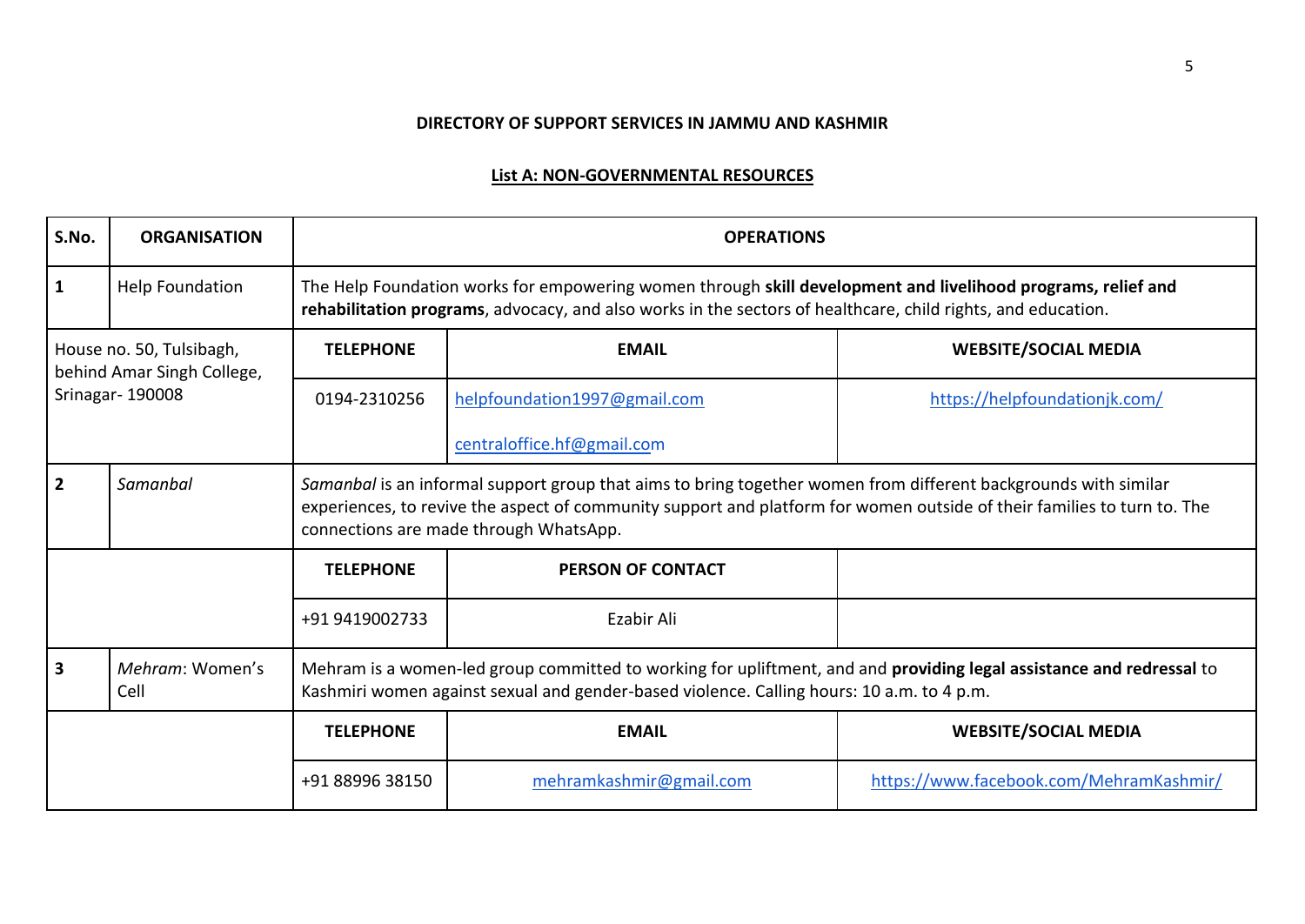| 4 | Sonzal Welfare Trust | Sonzal is the only organisation in Kashmir working to build a supportive institutional framework for the transgender<br>community so they can lead a life of dignity, access proper sexual and mental health care services, and sustain themselves. |                          |                          |
|---|----------------------|-----------------------------------------------------------------------------------------------------------------------------------------------------------------------------------------------------------------------------------------------------|--------------------------|--------------------------|
|   |                      | <b>TELEPHONE</b>                                                                                                                                                                                                                                    | <b>PERSON OF CONTACT</b> | <b>EMAIL</b>             |
|   |                      | +91 70067 62967                                                                                                                                                                                                                                     | Aijaz Ahmad Bund         | help.humanity@riseup.net |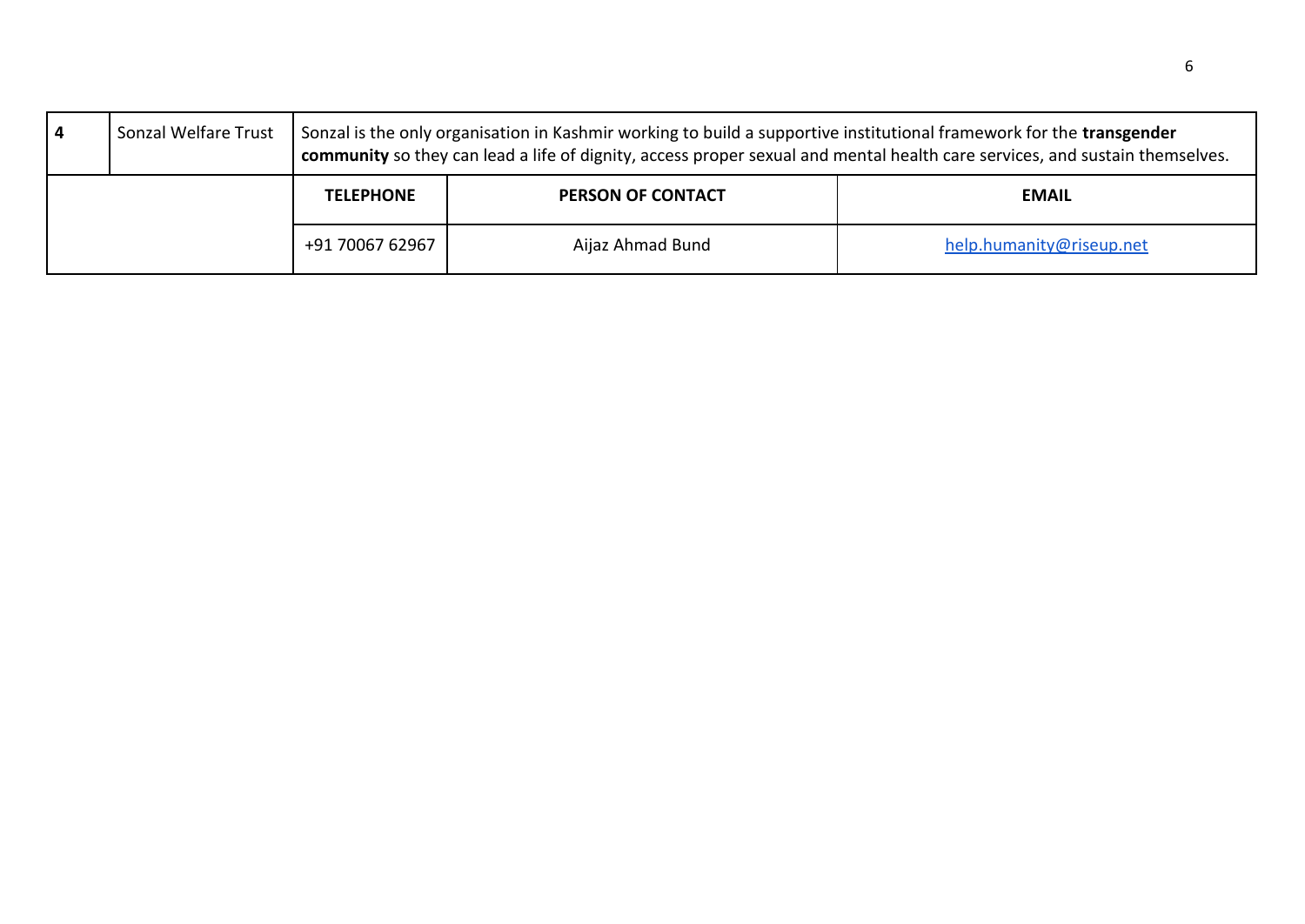## **List B: GOVERNMENTAL RESOURCES**

| S.No.                                         | <b>ORGANISATION</b>            | <b>OPERATIONS</b>                                                                                                                                                                                                                                                         |                                      |                             |
|-----------------------------------------------|--------------------------------|---------------------------------------------------------------------------------------------------------------------------------------------------------------------------------------------------------------------------------------------------------------------------|--------------------------------------|-----------------------------|
| 1                                             | Women Helpline<br>(WHL)        | The helpline acts as a first point of contact for the victims. They take complaints, and act as a referral for different agencies<br>(like police, OSC, hospital). In addition, they provide information regarding rights, government schemes, and how to access<br>them. |                                      |                             |
|                                               |                                | <b>TELEPHONE</b>                                                                                                                                                                                                                                                          | <b>EMAIL</b>                         | <b>WEBSITE/SOCIAL MEDIA</b> |
|                                               |                                | 181                                                                                                                                                                                                                                                                       | help@181jandk.in                     | http://181jandk.in/         |
|                                               |                                |                                                                                                                                                                                                                                                                           | sakhisrinagar@181jandk<br><u>.in</u> |                             |
| $\overline{2}$                                | J&K Police Women's<br>Helpdesk | The help desk takes complaints from victims of domestic violence. The aim is to respond to these calls with timely and fair<br>action.                                                                                                                                    |                                      |                             |
| <b>Rambagh Women Police</b><br><b>Station</b> |                                | <b>TELEPHONE</b>                                                                                                                                                                                                                                                          | <b>EMAIL</b>                         | <b>WEBSITE/SOCIAL MEDIA</b> |
|                                               |                                | +91 9596770601<br>+91 9596770602                                                                                                                                                                                                                                          |                                      |                             |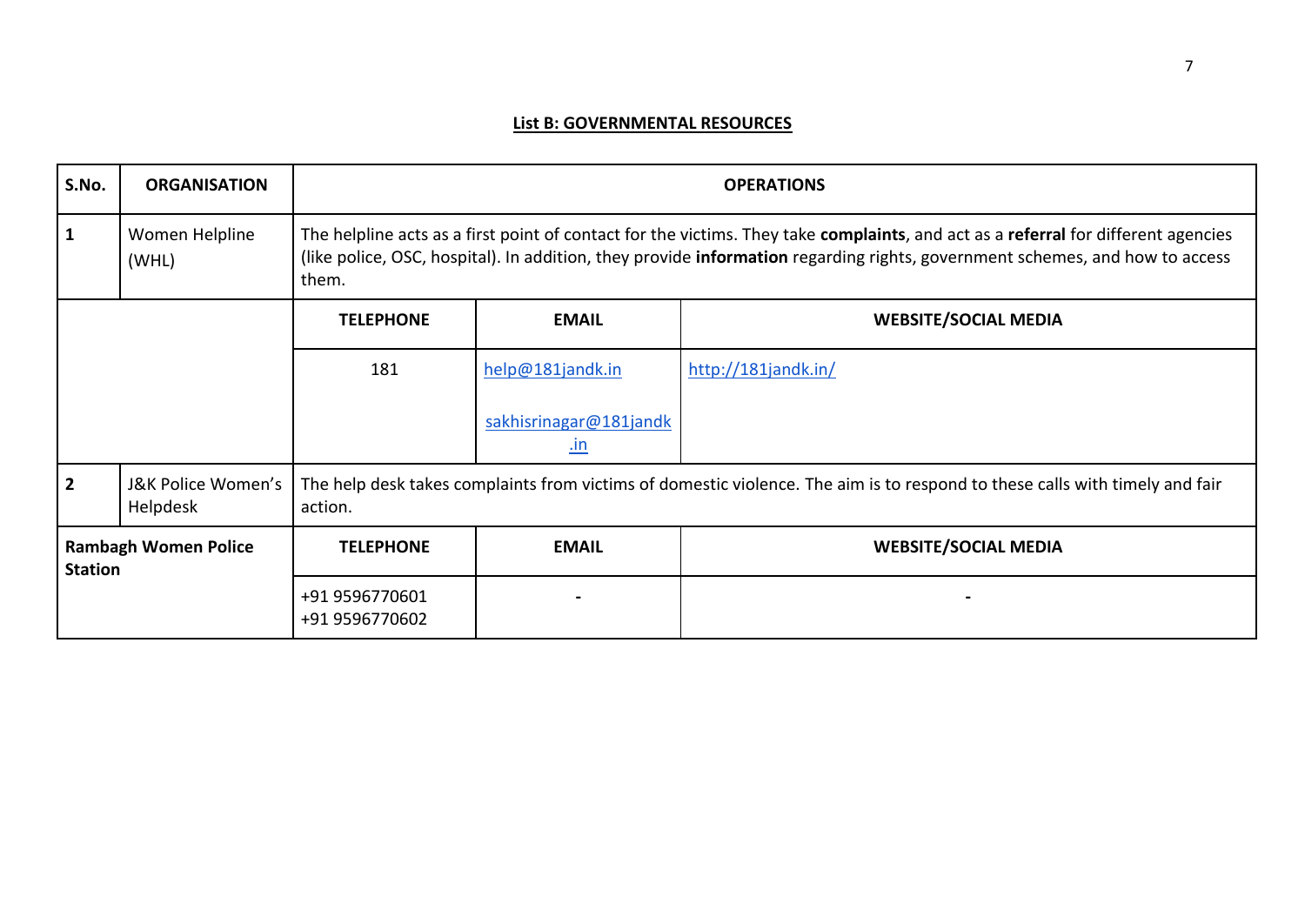#### **List C: ONE STOP CENTRES**

One Stop Centres (OSCs) are information hubs that are integrated with the 181 helpline, and operate on a district-level. They are intended to support women affected by violence, in private and public spaces, within the family, community and at the workplace.

As of April 2022, there are 19 OSCs in J&K. Only two OSCs are integrated with the helpline: from districts Jammu and Srinagar. Further, the OSC in Kathua is currently not functional due to a stay order from the High Court.

| S.NO.                   | <b>DISTRICT</b>  | PERSON OF CONTACT  | <b>CONTACT NUMBER</b>                              |
|-------------------------|------------------|--------------------|----------------------------------------------------|
| 1                       | Anantnag         | Shah Tajally       | 01932-222537                                       |
| $\mathbf{2}$            | <b>Bandipora</b> | Ishrat Ayoub       | +91 9697034563                                     |
| $\overline{\mathbf{3}}$ | Baramulla        | Tasneem Kossar     | +91 9622438489<br>+91 7006683184<br>+91 9596305005 |
| 4                       | <b>Budgam</b>    | Dr. Farhana Asgar  | +91 9906617777                                     |
| 5                       | Doda             | Sandhya Devi       | +91 7006641890                                     |
| 6                       | Ganderbal        | Huzaifa            | +91 9797810011<br>0194-2419536                     |
| 7                       | Jammu            | Qazi Insha Shakeel | +91 9596866221                                     |
| 8                       | Kathua           | Shivali Modeel     | +91 6005467629                                     |
| 9                       | Kishtwar         | Meenakshi Sharma   | +91 7298249627<br>+91 9858448314                   |